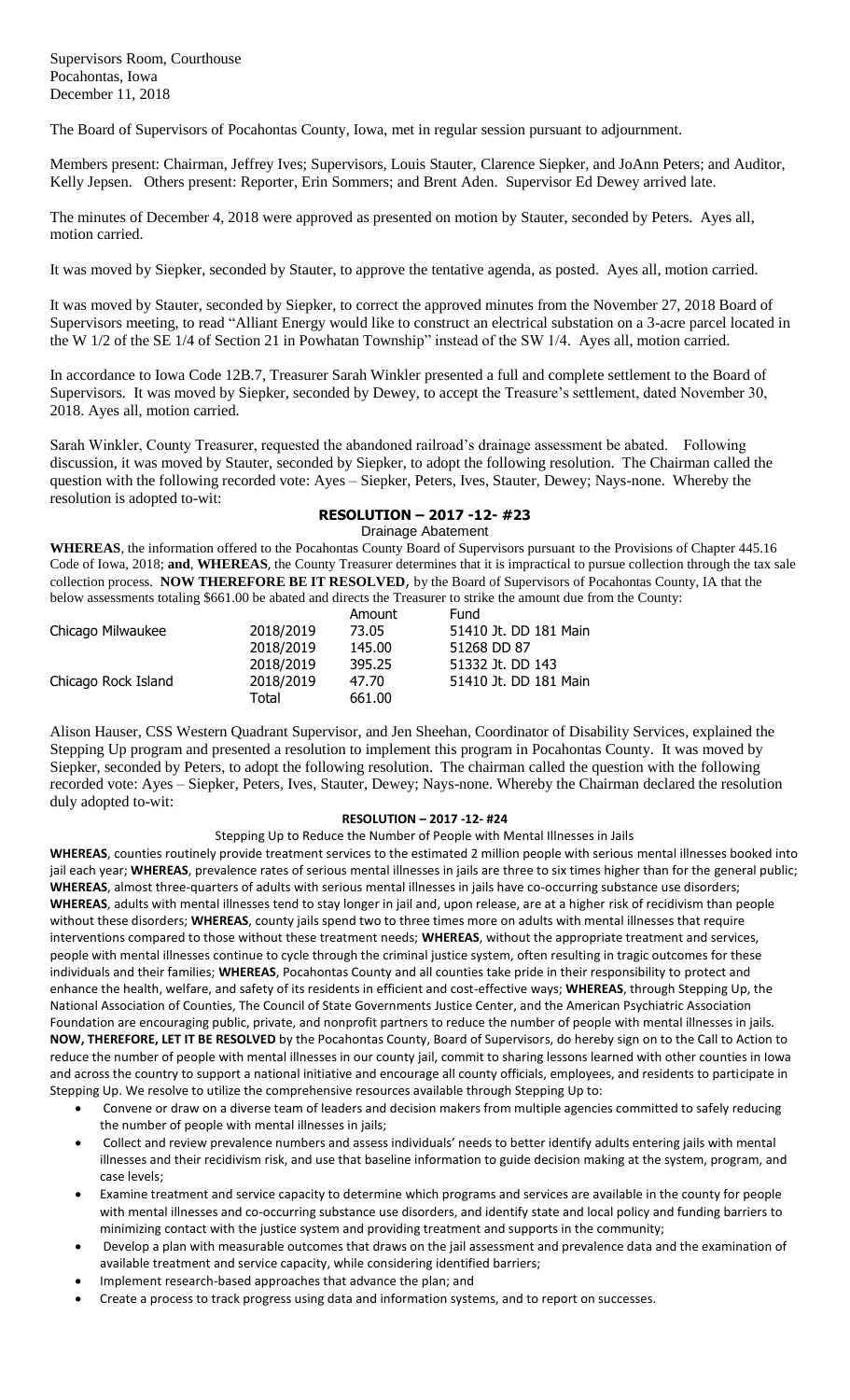It was moved by Siepker, seconded by Stauter, to approve becoming the employer of record for two County Social Services employees. Hauser explained that the two new employees will physically be in our communities four days a week assisting our residents. Auditor Jepsen, whose department handles human resources for the County, expressed her concerns with receiving proper reimbursement from County Social Services and the liability of having employees that do not have direct oversite by our County. After discussion, the Chairman called for a vote. Ayes all, motion carried.

It was moved by Siepker, seconded by Peters, to approve becoming the employer of record for an I-START employee. This employee would have an office in Sac County with serving the residents of Cherokee, Buena Vista, Sac, Calhoun, Carroll, and Crawford Counties for the Rolling Hills Mental Health Region. Stauter inquired why we would employ someone who does not provide services in our County. Jim Aberg, I-START Program Director for County Social Services, explained that research has shown this program is most effective if the administrative and clinical supervisor is the same. Jepsen inquired if they could do a 28E agreement with Rolling Hills to be the clinical and administrative supervisor but not their employer of record, similar to the 28E agreement they currently have with the counties that make up County Social Services, as she has the same concerns as she expressed above. Aberg advised that they have not explored that option. Dewey added that a 28E would take the burden off the counties. Siepker said that he was comfortable with going forward with Pocahontas County being the employer of record, but Dewey expressed that he would be a lot more comfortable if the issue were discussed further. It was moved by Dewey, seconded by Stauter, to table the motion. Ayes all, motion carried.

Tom Grau and Gretchen Tiedeman, with Pocahontas County Economic Development, advised of the various programs that they are working on. They continue to work towards getting the Career Academy up and running in Laurens. They are growing their leadership program with the youth, as this will be the first year that Newell-Fonda has been involved. Due to a partnership between the Iowa Tourism office and the Iowa Alcoholic Beverage Division, there is a semi-trailer being driven around for the next 18 months promoting Pocahontas County. They are also moving forward with the housing efforts by hosting a roundtable on January 9, 2019 with representatives from cities and the Board of Supervisors.

Larry Goldberg, President of Goldberg Group Architects, PC from St. Joseph, MO, along with Sheriff Brian Larsen, gave an update on the Needs Assessment & Feasibility Study for a new jail. Goldberg passed out plans with two different options for locations for a new jail. The first one was for a 30 to 60 bed facility across from the Courthouse. The other option is for a 32 to 56 bed facility by adapting the Armory, located just outside of Pocahontas. Goldberg has not renovated a lot of structures into justice centers due to the Iowa and Federal jail standards. The number of employees needed to operate a 30 bed verses a 60 bed facility is almost none. Next, they will compare the two plans to see which option would be a better fit for Pocahontas County.

It was moved by Peters, seconded by Stauter, to approve the hire of Melissa Zuetlau as a part-time Dispatcher for the Sheriff's office effective December 10, 2018, with a starting rate of \$14.48 per hour plus differential as per union contract. Ayes all, motion carried.

Hailey Douglas and Megan Myers, part-time Aides for the Home Care Aide Agency have completed their probation period. It was moved by Peters, seconded by Siepker, to approve an increase of salary to \$14.00 per hour for Douglas and Myers effective January 3, 2018 and January 8, 2018 respectively. Ayes all, motion carried.

It was moved by Stauter, seconded by Dewey, to approve the claim for Jt. DD 63 Main Open Ditch to Jacobson-Westergard for professional services in the amount of \$525.00. Ayes all, motion carried.

It was moved by Peters, seconded by Siepker, to approve the claim for Jt. DD 13 to Jacobson-Westergard for professional services in the amount of \$1,193.60. Ayes all, motion carried.

ISG has proposed ditch repair on Jt. DD 173-67, located in the SW ¼ of the NE ¼ of Section 6 and in the SE ¼ of the NW ¼ of Section 6. It was moved by Peters, seconded by Siepker, to approve Quality Drainage Solutions to perform the proposed ditch repairs on Jt. DD 173-67, totally \$3,150.00. Ayes all, motion carried.

It was moved by Siepker, seconded by Peters, to authorize the Chairman to sign the lease agreement between Pocahontas County (Lessor) and Laurens Power and Communications (Lesser). Ayes all, motion carried.

It was moved by Dewey, seconded by Siepker, to acknowledge receipt of Manure Management Plans: (1) Marv's Site – ID# 58833 located in the SE NE, Sec. 35 Rush Lake Township, Palo Alto County with Tim & Cheryl Rouse as owners & contact persons; (2) Laurens Finisher Farm– ID# 69850 located in the NE NW, Section 3, Dover Township with Spud Farms, LLC as owner & Keith Kratchmer as contact person. Ayes all, motion carried.

Auditor Jepsen advised that the monthly department head meeting will be moved to the first Tuesday of every month at 8:30 a.m. and the department heads would like a Supervisor to attend the meetings. Jepsen handed out examples of vehicle use policies for the Supervisors to review.

At Siepker's request, Jepsen investigated our Local Option Sales Tax (LOST). The 1% LOST went into effect on July 1, 2001 with 50% to be used for tax relief and 50% for any lawful purpose. Jepsen discovered that a local ordinance was never implemented as required by law. Since LOST does not have an end date, she recommended that the Board implement an ordinance as soon as possible. Chairman Ives requested that Jepsen contact the County Attorney for them.

The following claims were audited and allowed:

| The following claims were addited and allowed. |                    |         |                |
|------------------------------------------------|--------------------|---------|----------------|
| AΤ&Τ                                           | Phone              | 43.48   | $\mathbf{1}$   |
| Ability Network                                | Supplies           | 305.05  | $\mathbf{1}$   |
| Adv Systems                                    | Copier Ex          | 139.36  | $\overline{1}$ |
| Adv Systems                                    | Copier Maintenance | 24.50   | 1              |
| Alliant Energy                                 | Utilities          | 340.34  | $\mathbf{1}$   |
| Alum-Line Inc                                  | Key Cylinder       | 13.70   | $\mathbf{1}$   |
| American Business Phones                       | Annual Support     | 2283.42 | $\mathbf{1}$   |
|                                                |                    |         |                |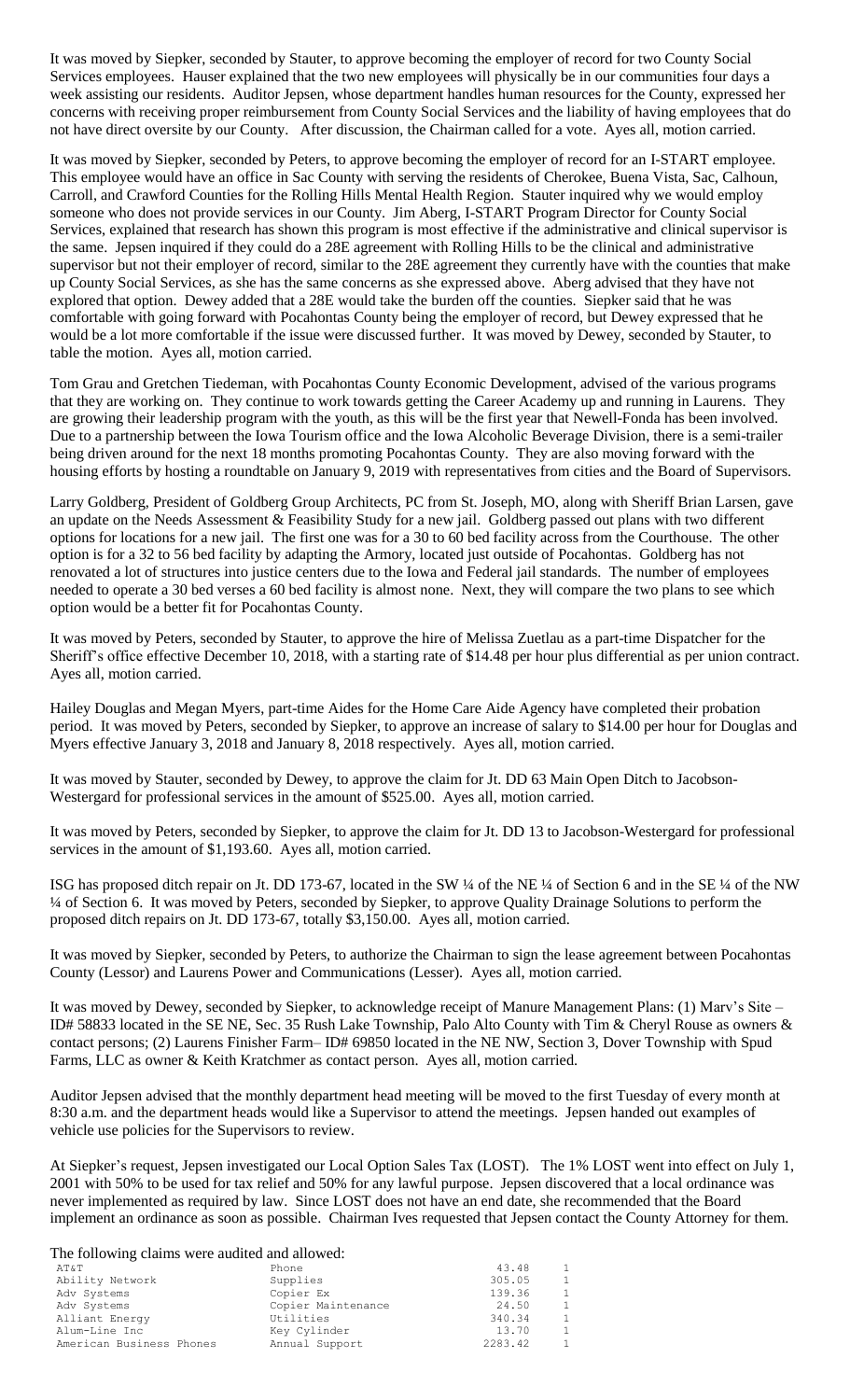| Arnold Motor<br>AXON ENTERPRISE INC              | Parts                                          | 397.82<br>3837.00 | 1<br>1                       |
|--------------------------------------------------|------------------------------------------------|-------------------|------------------------------|
| Marvin Beneke                                    | Tasers<br>Mileage                              | 18.53             | 1                            |
| K Block                                          | Mileage/Meals/School                           | 417.74            | 1                            |
| M Bollard                                        | Mileage                                        | 49.05             | $\mathbf{1}$                 |
| Bolton & Menk                                    | DD Engineer                                    | 210.00            | $\mathbf{1}$                 |
| BV Co Journal                                    | Board Publications                             | 354.66            | $\mathbf{1}$                 |
| B.V Co Sheriff<br>Calhoun-Burns                  | Services<br>Bridge Rate/Inspect                | 34.50<br>5640.57  | 1<br>$\mathbf{1}$            |
| CID                                              | Supplies                                       | 248.00            | $\mathbf{1}$                 |
| Century Link                                     | Phone                                          | 635.04            | $\mathbf{1}$                 |
| Cintas                                           | Safety supplies                                | 74.23             | 1                            |
| CJ Cooper & Asso                                 | Annual Fee                                     | 85.00             | 1                            |
| J Conlin                                         | Phone                                          | 50.00             | 1                            |
| Counsel<br>Counsel                               | shop copies<br>Copier Maintenance              | 34.77<br>37.46    | 1<br>1                       |
| 0 Cressler                                       | Mileage                                        | 47.42             | $\mathbf{1}$                 |
| 0 Cressler                                       | Mileage/Hotel                                  | 250.88            | $\mathbf{1}$                 |
| B Dahl                                           | Mileage                                        | 7.74              | $\mathbf{1}$                 |
| B Dahl                                           | Phone                                          | 50.00             | $\mathbf{1}$                 |
| Des Moine Stamp                                  | Stamps                                         | 312.05            | 2                            |
| Diamond Voqel<br>Dollar Gen                      | safety orange                                  | 56.14<br>24.60    | $\mathbf{1}$<br>$\mathbf{1}$ |
| Doolittle Oil                                    | Supplies<br>Supplies                           | 90.79             | $\mathbf{1}$                 |
| Farm & Home                                      | Supplies                                       | 2.99              | $\mathbf{1}$                 |
| Farm & Home                                      | Supplies                                       | 21.97             | $\mathbf{1}$                 |
| Farm & Home                                      | Supplies                                       | 16.69             | 1                            |
| Farm & Home                                      | Supplies                                       | 3.29              | $\mathbf{1}$                 |
| Farm & Home                                      | Supplies                                       | 6.29              | $\mathbf{1}$                 |
| Farm & Home<br>Farm & Home                       | Supplies<br>Supplies                           | 52.50<br>11.45    | $\mathbf{1}$<br>$\mathbf{1}$ |
| Farm & Home                                      | Supplies                                       | 8.58              | $\mathbf{1}$                 |
| Farm & Home                                      | Batteries                                      | 4.52              | $\mathbf{1}$                 |
| Farm & Home                                      | Supplies                                       | 1036.64           | 6                            |
| Farm & Home                                      | Uniform                                        | 99.99             | $\mathbf{1}$                 |
| Farm & Home                                      | Supplies                                       | 8.98              | $\mathbf{1}$                 |
| D Ferguson                                       | Mileage<br>Phone                               | 359.76<br>50.00   | $\mathbf{1}$<br>$\mathbf{1}$ |
| D Ferguson<br>City-Fonda                         | Utilities                                      | 203.34            | 1                            |
| Force America                                    | Parts                                          | 165.37            | $\mathbf{1}$                 |
| GSK Financial                                    | Vaccines                                       | 561.20            | $\mathbf{1}$                 |
| Graham Tire                                      | Tires                                          | 532.08            | $\mathbf{1}$                 |
| T Grau                                           | Expenses                                       | 2141.89           | $\mathbf{1}$                 |
| Grovhac<br>Janis Hanson                          | Repair Kit                                     | 90.00             | $\mathbf{1}$<br>$\mathbf{1}$ |
| Hargens Court Reporting                          | Outside Assistance<br>Transcript               | 390.00<br>204.00  | $\mathbf{1}$                 |
| S Herrig                                         | Lawn Care                                      | 2447.50           | $\mathbf{1}$                 |
| Hobby Lobby                                      | Supplies                                       | 499.99            | $\mathbf{1}$                 |
| K Hoffman                                        | Mileage                                        | 37.06             | $\mathbf{1}$                 |
| Don J Hubbell                                    | reimb 1/2 CDL                                  | 28.00             | $\mathbf{1}$                 |
| Hannah G Hubbell                                 | Mileage                                        | 32.65             | 1                            |
| Hannah G Hubbell<br>Humboldt Co HD               | Phone<br>Water Tests, Adm Fees, Clos           | 50.00<br>3614.67  | $\mathbf{1}$<br>$\mathbf{1}$ |
| IA Econ Development Foundation Conference Regist |                                                | 225.00            | $\mathbf{1}$                 |
| IMWCA                                            | Worker Comp                                    | 5780.00           | 1                            |
| ISAC                                             | Training                                       | 175.00            | 1                            |
| M & L Janssen                                    | replace fencing N65                            | 8219.41           | 1                            |
| K Jepsen                                         | Fall Conf Exp                                  | 390.10            | 1                            |
| R Jergens<br>R Jergens                           | Expenses<br>Mileage                            | 341.57<br>250.00  | 1<br>$\mathbf{1}$            |
| J P Cooke Company                                | Stamp                                          | 33.15             | 1                            |
| Kakacek Lawn                                     | Lawn Main                                      | 770.00            | $\mathbf{1}$                 |
| M Klocke                                         | Mileage                                        | 41.42             | 1                            |
| Brooke A Krips                                   | Mileage                                        | 278.06            | $\mathbf{1}$                 |
| Brooke A Krips                                   | Req Fee-Class                                  | 50.00             | 1                            |
| House of Print<br>Laurens Municipal              | Postcards<br>utilities/Laurens                 | 26.50<br>191.29   | 1<br>1                       |
| Laurens Sun                                      | Publications                                   | 435.90            | $\mathbf{1}$                 |
| Mail Servcs                                      | MVR Notices                                    | 440.35            | 1                            |
| Mangold Environ                                  | Water Tests                                    | 514.50            | 1                            |
| Martin Marietta                                  | rd stone                                       | 5559.69           | 1                            |
| Martin Marietta                                  | Road Aggregate                                 | 245.05            | $\mathbf{1}$                 |
| Martin Marietta<br>D McCartan                    | $1/2$ chips Dover $7/18$<br>reimb safety shoes | 289.96<br>116.35  | 1<br>$\mathbf{1}$            |
| Mediacom                                         | Internet                                       | 216.90            | 1                            |
| Jeffrey A Mefferd Jr                             | Mileage                                        | 144.97            | $\mathbf{1}$                 |
| J Metzger                                        | Mileage                                        | 15.26             | $\mathbf{1}$                 |
| K Metzger                                        | Mileage                                        | 378.18            | $\mathbf{1}$                 |
| K Metzger                                        | Phone                                          | 50.00             | $\mathbf{1}$                 |
| MidAmeri Energy<br>MidAmeri Energy               | GC/elec<br>Varina/elec                         | 23.67<br>32.52    | $\mathbf{1}$<br>$\mathbf{1}$ |
| My Laurens                                       | Ads                                            | 140.00            | $\mathbf{1}$                 |
| Napa                                             | socket                                         | 17.99             | $\mathbf{1}$                 |
| Napa                                             | syn oil                                        | 49.98             | $\mathbf{1}$                 |
| Next Gen Tech                                    | OwnCloud                                       | 166.50            | $\mathbf{1}$                 |
| Karen L Norine                                   | Mileage/Meal                                   | 134.79            | $\mathbf{1}$                 |
| NW Comm<br>NW Comm                               | Monthly Service<br>Phone                       | 27.95<br>2150.40  | $\mathbf{1}$<br>$\mathbf{1}$ |
| NW Comm                                          | Web Hosting                                    | 224.55            | $\mathbf{1}$                 |
| R Nystrom                                        | Mileage                                        | 21.80             | 1                            |
| Office Elements                                  | Office Supplies                                | 143.33            | 2                            |
| Office Elements                                  | Supplies                                       | 236.93            | 2                            |
| Office Systems                                   | Copier Exp                                     | 42.42<br>600.55   | $\mathbf{1}$                 |
| Overhead Door<br>Owen/Kinq                       | Repairs<br>Nov SIR                             | 266.40            | 2<br>$\mathbf{1}$            |
| Palmer Mutual Tel                                | Phone                                          | 314.92            | $\mathbf{1}$                 |
| City-Palmer                                      | utl/Palmer                                     | 91.25             | $\mathbf{1}$                 |
| John Peters                                      | Well Plug                                      | 500.00            | $\mathbf{1}$                 |
| PJ Greufe                                        | Services                                       | 3100.00           | $\mathbf{1}$                 |
| Po Co Sec Rd<br>Poca COC                         | Fuel                                           | 810.91            | 2                            |
| City-Pocahontas                                  | Dues<br>utl/quonset                            | 75.00<br>15.27    | $\mathbf 1$<br>$\mathbf 1$   |
|                                                  |                                                |                   |                              |